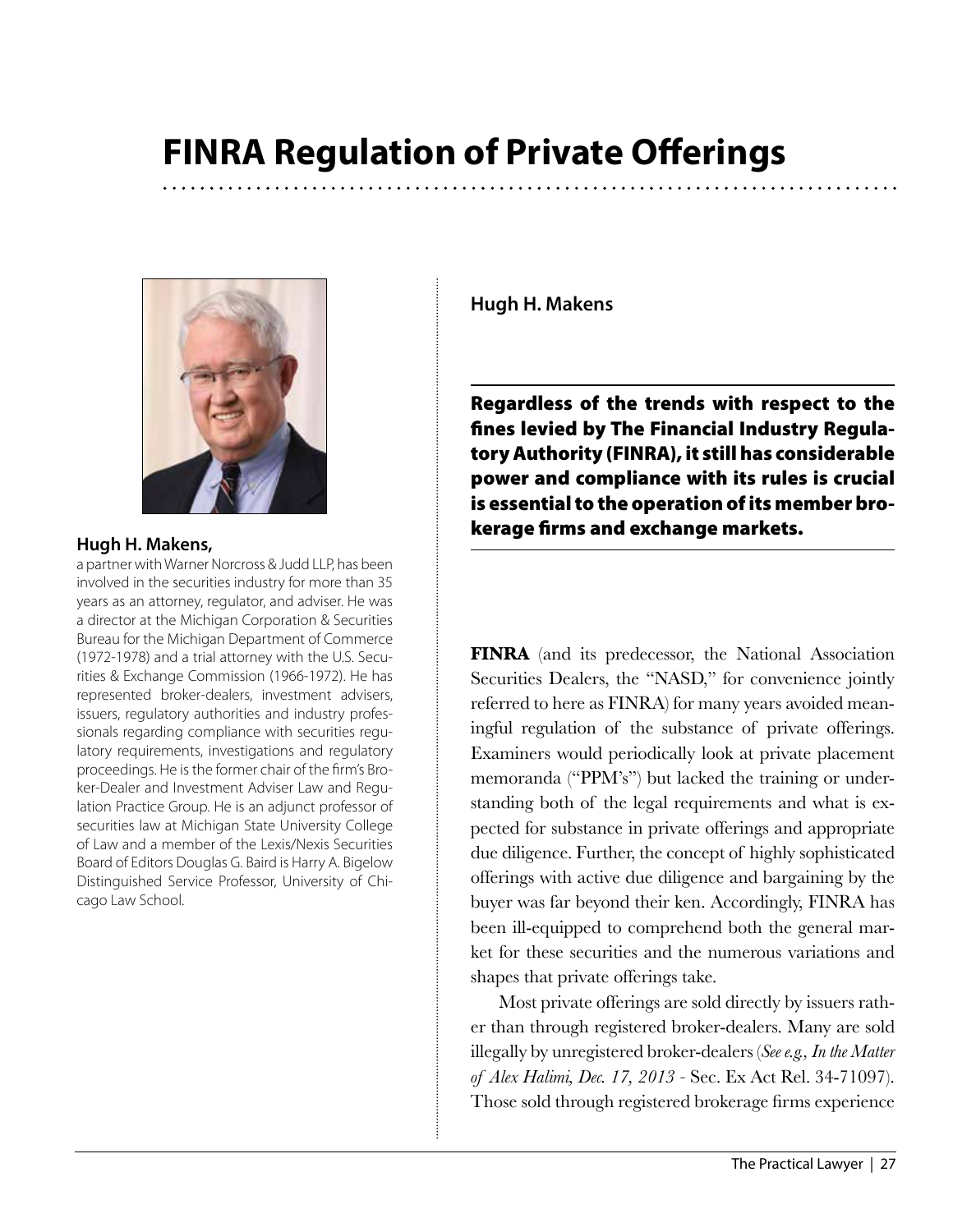a wide range of shapes and forms. They range from small private offerings involving a couple of million dollars up to hundreds of millions raised by hedge funds, and include mergers and acquisitions involving equities in which there is often a single buyer who engages in both exhaustive due diligence and extensive bargaining over the terms.

During this time, there were FINRA cases involving broker-dealers who had sold junk disguised as private placements, but these cases reflected straight-forward fraud and not any level of understanding of the nuances of the world of legitimate private placements. The *Investment News* reported on July 13, 2012 that the two co-founders of Provident Royalties, LLC were indicted in connection with the \$485 million investment fraud involving 7,700 investors. Virtually all of these were sold through brokerage firms. This however pales in comparison to Medical Capital Holdings that destroyed dozens of brokerage firms and wiped out almost \$1 billion of investors funds. These cases are just the tip of a large iceberg, and every year new frauds arise. In setting new standards, FINRA is reacting to the reality of a major crisis.

Early efforts at attempting to develop standards for due diligence in private offerings met with an industry outcry and the first proposal (NTM 75-33) died on the vine. Except for the most obvious and extreme cases of fraud, allegations of failure of due diligence did not occur.

Over the past few years, there has been a substantial shift in approach by FINRA. The initial motivator was the sale of securities of brokerdealers themselves or of the holding companies for these firms. A small flood of FINRA proceedings against firms engaged in self-underwriting illustrated both the absence of adequate disclosure in the offerings and a paucity of due diligence to create the offering documents. Attorneys for such firms lacked knowledge of the laws, regulations, procedures and customs of the brokerage industry so too

often glaring disclosure inadequacies characterized these offerings.

One area that FINRA did attack over the years was the suitability of these offerings for investors, looking at both the suitability of individual offerings, and the aggregate amount of private offerings sold into investors' portfolios. The level of risk inherent in the type of offering was also a significant factor in this evaluation, as was the ability of the investor to sustain risk. Early fraudulent and schlocky tax shelter private placements triggered investigation and proceedings from all regulatory sources.

Congress has been generous enough to provide FINRA with new challenges that will overlap into the private offering world, as the Jumpstart Our Business Act ("JOBS Act") dumps into FINRA's lap the responsibility for regulating portals which will be the mechanism for crowdfunding sales. FINRA has issued Regulatory Notice 13-34 proposed regulation of Portals. Comment Period expired February 3, 2014. Further, the expansion of Regulation D, Rule 506(c) to permit general advertising and solicitations may create a Pandora's box of problems, especially for brokerage firms selling to potential new customers who are reached by the new, innovative and probably aggressive forms of advertising.

**SUITABILITY •** FINRA issued two Regulatory Notices (11-02 and 11-25) in 2011 implementing new suitability and know your customer rules. Rule 2090 regarding "know your customer" is discussed below.

FINRA Rule 2111 requires that a firm and its representatives have a reasonable basis to believe that a recommended transaction or investment strategy involving securities is suitable for the customer, based on information obtained through reasonable diligence of the member or representative to ascertain the customer's investment profile.

A touchy matter for too many brokerage firms is the accuracy and currency of customers' data, which too often are not kept current, even with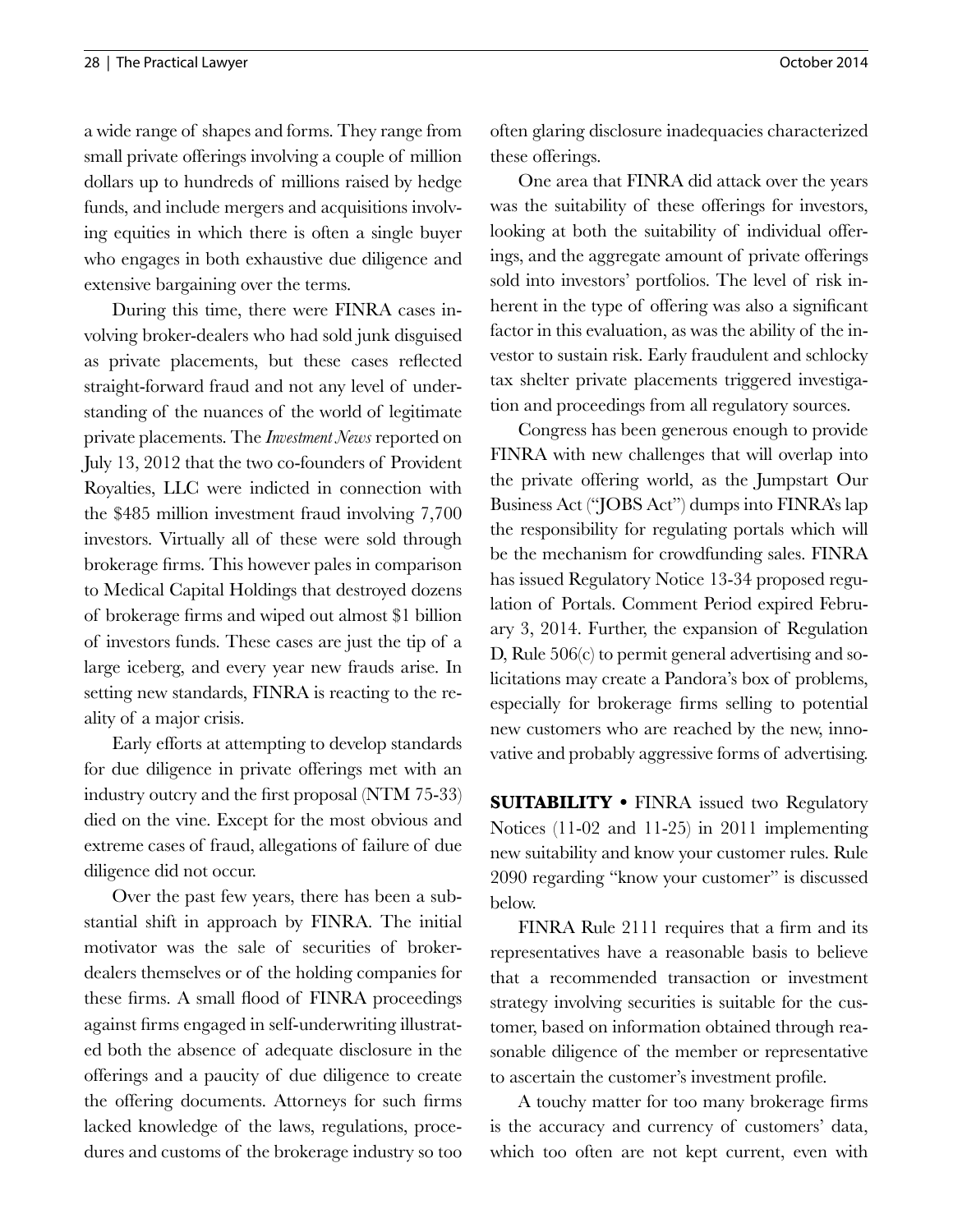the mandate to update customer information every three years from FINRA. Firms will not want to face inspections where the data in the investor questionnaire does not square with the customer information at the firm. This will be especially true in the 506(c) offerings.

With the SEC expansion of Regulation D, Rule 506 to permit general advertising and solicitation of private offering investments from accredited investors, FINRA will undoubtedly be examining customer data to determine whether the firm's records confirm the accredited investor status of those solicited. It will be essential that the responses in investor questionnaires square with the information in customer files and risk preferences.

In reviewing private offerings FINRA will focus on the three fundamentals of suitability under its new rule—liquidity needs, risk tolerance, and time horizon. In the days of yore, it was not unusual for firms with questionable ethics to overload investor portfolios with illiquid private placements. With the growth of hedge funds, venture funds, and pools of many different kinds of assets, FINRA will be taking a closer look at the mix and exposure. Prolonged lock-up requirements will be subject to increased scrutiny, especially for older investors. Some states have adopted rules imposing more stringent sanctions on those who engage in abusive conduct relating to seniors.

Risk tolerance is defined as the ability and willingness to lose some or all of the original investment in exchange for greater returns. Many PPMs contain a caveat that potential investors should not invest in an offering unless they are willing to lose all or substantially all of their funds. While this is an excellent warning to insert, it is not a perfect defense if sales personnel are pitching the safety or certainty of the offering, or if disclosures fail to adequately disclose or warn of either risks or substantive problems.

The issue of time horizon is raised in the contexts. First in investor expectations and then again at the time of inspection when regulators determine whether the brokerage firm or issuer created unrealistic expectations of time frames for fruition of the project or creation of exit strategies. Having seen a few hundred projections full of pipe dreams about how quickly profitability and potential IPO or corporate sale will occur, one becomes skeptical of future promises and expectations from promoters, especially when the assumptions underlying forward looking information are unrealistic or even non-existent. This is an essential element of due diligence, and my general advice is don't put in forward-looking information unless vital to the offering, and then only put it in for short periods of time, never beyond three years. The basis for the assumptions must be clearly disclosed and be reasonable.

The new rule covers not only recommendations of specific securities but of strategies, which is broadly defined under the rule. Hold recommendations are included along with buy and sell advice. As secondary markets emerge for previously nonliquid investments in private offerings, this expansion becomes very relevant.

Firms must have a reasonable basis for approving a product for sale. The approval process will be based on its due diligence. In the past many firms have failed abysmally in the due diligence process and accepted products which have turned out to be Ponzi schemes (in several instances on a massive scale) or opportunities for promoters to skim the investments for personal benefit. Many of those brokerage firms have now gone out of business. Almost 200 brokerage firms have shut their doors over 2010 and 2011 alone. Most closures were related to regulatory action and to civil litigation, emanating from due diligence failures.

Finally, the reasonable basis requirement extends not only to firms but to registered representatives. It is not enough that a firm approves a product, as established in an AWC from FINRA *In the Matter of George Baselous, Respondent* (AWC 2008011743302,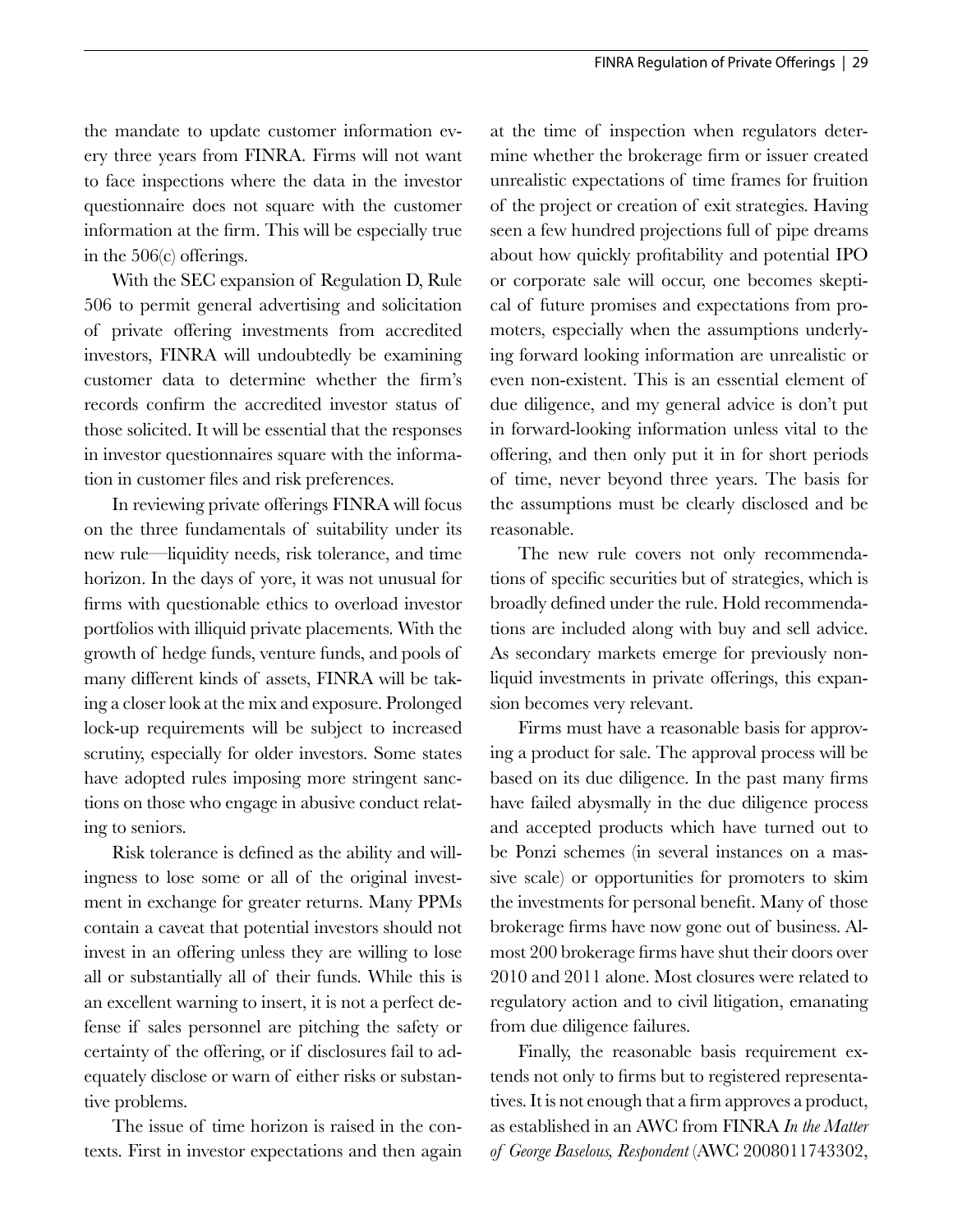February 3, 2012). Rather information, even office conversation, in possession of the representative must be given fair weight. In that case FINRA alleged that Baselous failed to disclose that the issuer of the private offering had not generated any profits, had not repaid debts, had not broken ground on construction as promised, and sought now to raise capital to meet its everyday expenses. Other representatives had visited the site and reported on these problems.

Firms should be aware of FINRA's investor alert of September 17, 2013, on *Private Placements, Evaluate the Risks Before Placing Them in Your Portfolio*. The alert lists areas of due diligence that an investor should expect to find in a PPM and suggests a number of defensive steps that potential investors should take.

Institutional investors are given more latitude from a suitability perspective. Rule 2111(b) provides an exemption for recommendations made to qualifying institutional investors when the institution has at least \$50 million in total assets, and it is affirmatively exercising independent judgment. I suggest that this is not enough. Not all institutions are equally competent, and there is merit in dividing institutions into those that are truly sophisticated and capable of complex evaluation of risks, strategies, the markets where transactions will occur, and the product, including hedging and derivate strategies as well as the level and use of margin. The next group should be those that while not possessing this level of expertise, will access qualified professionals to assist. This does NOT include the sales personnel trying to market to the institution, or even their affiliates. The third group is the unsophisticated institution, whether it be religious, education, municipal, or other non-profit which neither has the expertise or retains it, but rather blindly trusts the salesman. The aftermath of the financial crash includes many cases by institutions against wirehouses who created and distributed products designed to

make money for themselves and their firms, but not for investors.

**KNOW YOUR CUSTOMERS •** FINRA Rule 2090 is the "Know Your Customer Rule," which FINRA adopted following its amalgamation with the enforcement operations of the New York Stock Exchange in July of 2007. NYSE did not have a suitability rule and instead relied upon a knowyour-customer standard. The rule has four objectives:

- Effectively servicing customer accounts;
- Acting in accordance with instructions from the customer;
- Understanding the authority of those acting for a customer; and
- Complying with applicable rules and regulations.

The rule requires that firms engage in reasonable due diligence to know and record unspecified "essential facts" concerning every customer. The term customer is defined in Rule 0160(b)(3) to include any person, other than a broker-dealer, with whom the firm engages in securities business. FIN-RA Regulatory Notice 12-25 *Suitability Rule Guidance Q&A* defines customer in answer #6 to include any individual or entity with which a FINRA member has even an informal business relationship. In a FAQ (undated but released on December 12, 2012), the term "customer" is further explained, as a person who opens a brokerage account at a broker-dealer or purchases a security for which the broker-dealer receives, or will receive, directly or indirectly compensation, even through the security is held at an issuer, the issuer's affiliate or a custodial agent (e.g. private placement) or using a similar arrangement. Obviously payment to a representative is deemed to be payment to the firm, and in fact it is a violation of FINRA rules to directly pay a representative. All compensation must pass through the firm!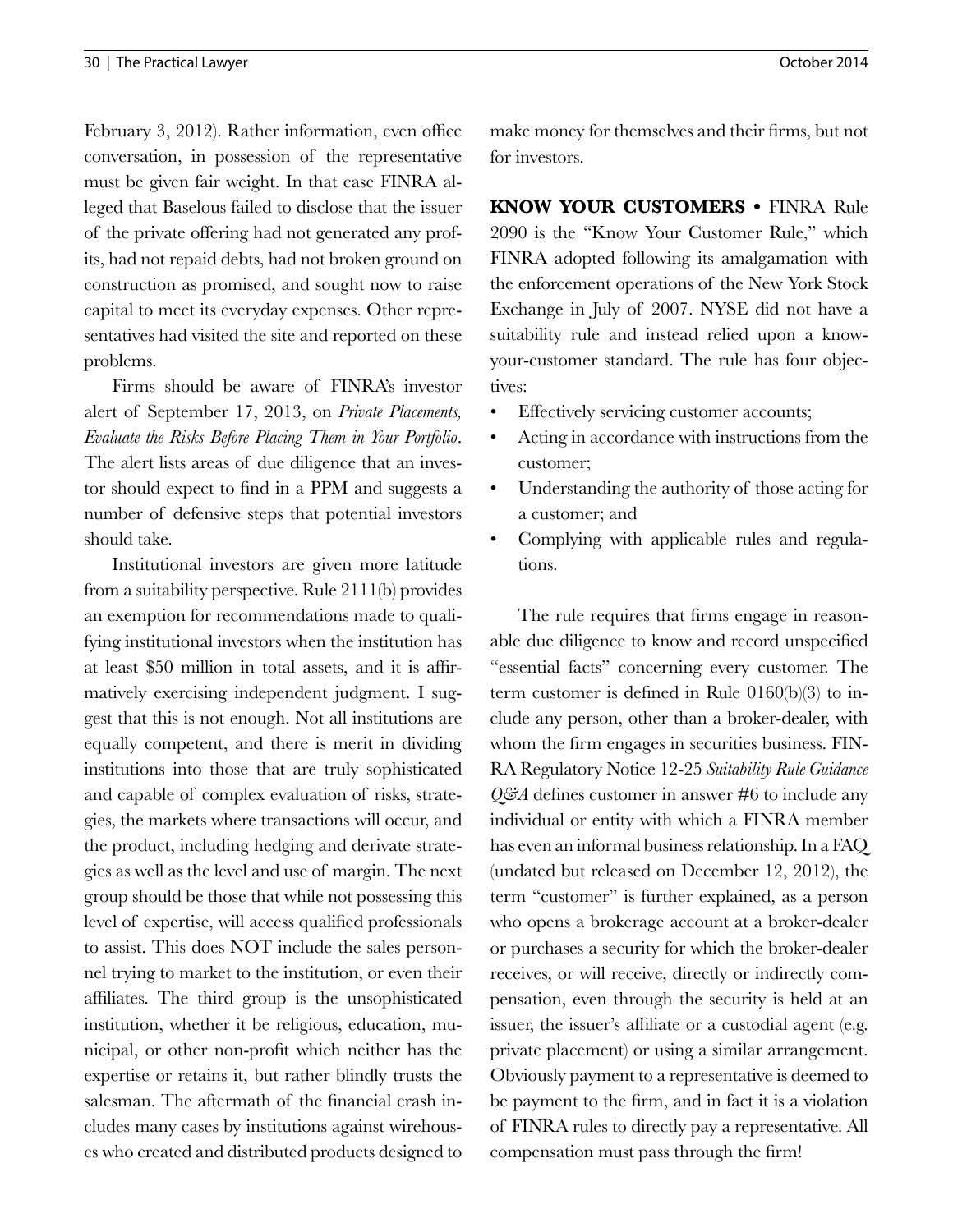Essential guidance in interpreting this rule is found in Regulatory Notice 11-02, *Know Your Customer and Suitability* which provides a detailed history of the rule going back to the time of the NYSE Rule 405(1). In July of 2012, Regulatory Notice 11- 25 was published, which expanded on and provided additional guidance relating to suitability and know your customer. It contained a series of questions and answers to guide compliance.

In the world of private placements, regulators and litigators look to whether the firm and its representative have engaged in reasonable due diligence and whether from that due diligence the offering warranted a recommendation to appropriate customers, and requires consideration, of among other things which are not specified: age, other investments, financial situation and needs, tax status, risk tolerance, and other customer disclosed information. The suitability requirements discussed above are part of this analysis.

**DUE DILIGENCE •** Regulatory Notice 10-22 highlights potential red flags and supervisory requirements. It also suggests good practices for adequate due diligence. FINRA examinations are now looking at due diligence efforts in private placement offerings during inspections, and recent proceedings have cited brokerage firms for the lack of due diligence, primarily in instances where the firm has participated in a patently fraudulent offering.

FINRA expects firms and their counsel involved in private placements to be alert to "red flags" and then act to follow up on any information which could result in material disclosures in offering documents, need for corrective action, or even a decision not to have further involvement with the offering.

Due diligence cannot be competently performed at one's desk in a brokerage firm. On-site visits are essential to detect problems and almost invariably will produce questions and information which can't be gleaned just from looking at documents. Further, cursory visits are often meaningless. Detailed on-site interviews, inspections and verifications are the key to competent due diligence.

In 2010 FINRA brought three enforcement actions involving private placement offering violations. They include a complaint charging McGinn, Smith & Co. of Albany and its president with securities fraud in the sales of tens of millions of dollars in unregistered securities; the expulsion of Dallasbased Provident Asset Management for marketing a series of fraudulent private placements offered by an affiliate in a massive Ponzi scheme; and, fines totaling \$750,000 against Pacific Cornerstone Capital, Inc. of Irvine, CA, and its former CEO for failing to include complete information in private placement offering documents and marketing material, as well as for advertising violations and supervisory failures.

In 2013, FINRA fined M.D. Sass Securities, L.L.C., \$100,000 because the firms marketing materials for private placements were misleading and failed to accurately capture stated objectives in the applicable PPM. FINRA found that the materials contained unwarranted performance projections and failed to provide material disclosure regarding the risks of investing in the funds. Moreover, FIN-RA found that the risk disclosures contained in the communications were not clear and transparent. *In the Matter of M.D. Sass Securities, L.L.C.*,*Respondent*, (AWC 2009018187701, March 21, 2013).

On July 7, 2013, FINRA reaffirmed member firms' obligations to maintain adequate procedures for conducting due diligence on private placements, including the review of sales materials, and systems for monitoring suitability. Sunset Financial Services, Inc. ("Sunset") sold private placements of investment funds as an unaffiliated broker-dealer under Regulation D of the Securities Act ("Reg D"). The firm assigned responsibility for conducting due diligence on private placements, and for approving private placements for sale, to a vice president who was also responsible for reviewing third-party due diligence reports, formulating recommendations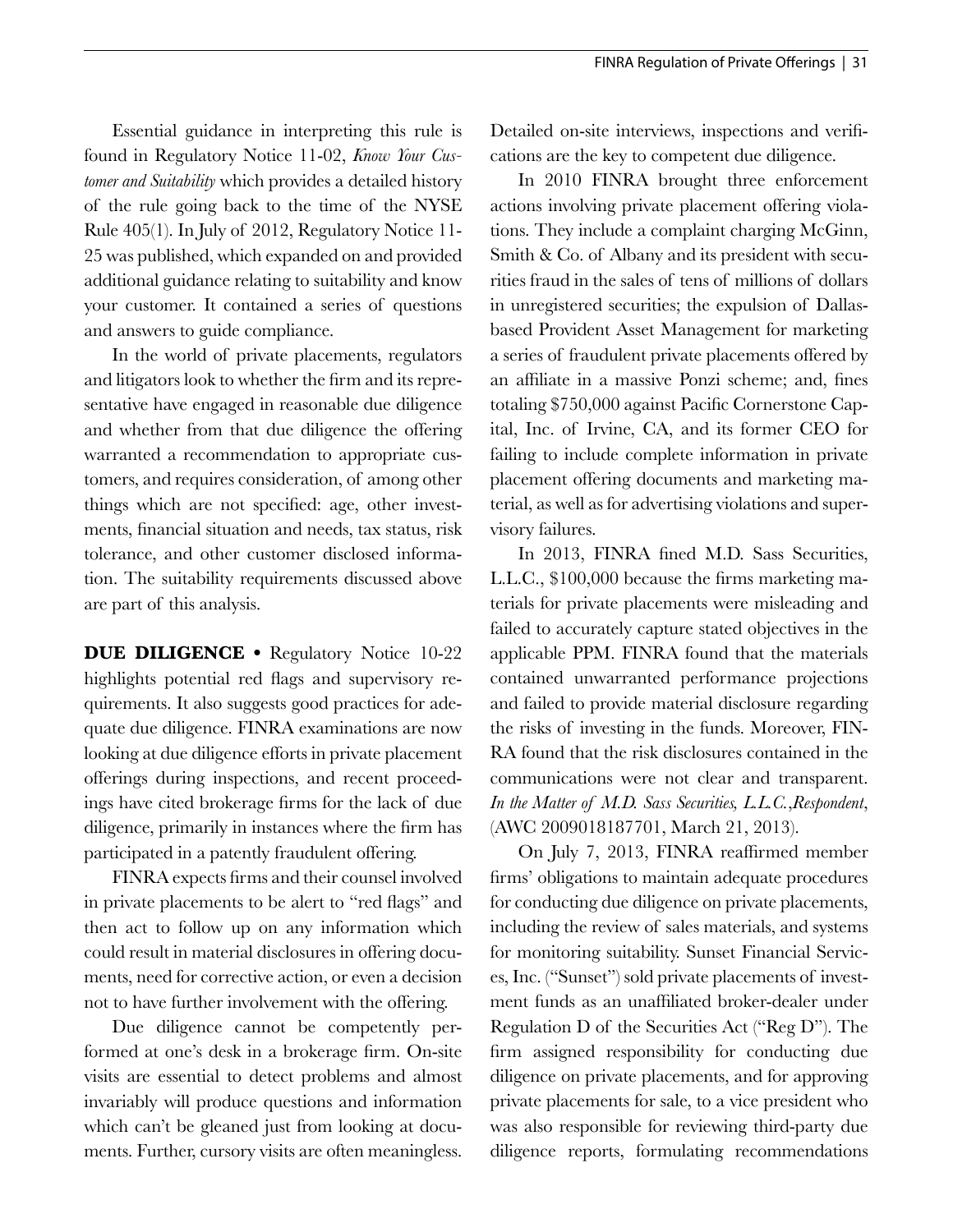for private placements and monitoring the suitability of purchases of such private placements.

The vice president failed in his duties when he approved the private placement of an investment fund that was operated by the son of one of Sunset's registered representatives. For several years the firm continually ignored red flags regarding the fund's holdings and never reconsidered whether the fund should be on the firm's approved list. FINRA also found that the vice-president had never reviewed third-party reports regarding the fund. Accordingly, FINRA found that the firm had inadequate procedures for due diligence on private placements and that checks and balances on the vice president's activities were also inadequate since he was simultaneously recommending private placements and reviewing the suitability of those recommendations. The firm was fined \$200,000. *In the Matter of Sunset Financial Services, Inc., Respondent*, (AWC 2011026915701, July 17, 2013).

Also, Joseph Hodby Ireland was found responsible for having made misleading and inaccurate representations pertaining to the private placement of oil-and-gas securities pursuant to Regulation D. Mr. Ireland was held personally responsible for the misstatements because he was the control person of his member firm and its affiliated entities. FINRA found that the materials overstated the number of wells being drilled and incorrectly stated that financial statements would be available at the partnership's yearly meeting. *In the Matter of Joseph Hobdy Ireland, Respondent*, (AWC 2011030790301, March 19, 2013).

In *NEPPEX,* FINRA held that a firm was responsible for conducting due diligence in private placement offerings when the firm was not just acting as an introducer. FINRA found that the firm had directly contacted selected customers regarding transactions and was, therefore, required to conduct due diligence. *In the matter of NYPPEX, LLC, Respondent* (AWC 2011025563801, March 18, 2013). In 2013, FINRA reminded broker-dealer firms that its examiners will focus on "due diligence policies and procedures, valuation processes, placing special emphasis on the integrity and independence of thirdparty valuation services, and the timely disclosure of material risks" in an effort to improve the sale and marketing of private placement securities. This comes as a result of the "relative scarcity of independent financial information and uncertainty surrounding the market and credit-risk exposure" with these private placements. FINRA advised firms to focus due diligence on: (i) the issuer's creditworthiness; (ii) the validity and integrity of their business model; and (iii) the plausibility of expected rates of return as compared to industry benchmarks. FIN-RA, *2013 Examination Priorities* (Jan 11, 2013).

Again in 2014, FINRA specifically reminded the broker-dealer firm of its "responsibility to conduct adequate due diligence on its offerings to ensure any recommendations to purchase securities in a private placement are suitable." The notice stated that this responsibility was in no way diminished by *Regulatory Notice 10-22.* FINRA, *2014 Examination Priorities* (Jan 2, 2014).

**DEALING WITH NON-MEMBERS •** Several pitfalls exist for firms in dealing with non-members. Statistically the worst of the issuers, often created by con men, who persuade representatives of the firm that a product is not a security and that they need not report sales activity in the product to their firm. The Supreme Court's ETS Payphone decision is an excellent illustration of this risk on a massive scale. It is amazing how stupid and greedy some representatives can be, and how a con man can convince them that they can make massive commissions but not have to tell anyone or comply with the law.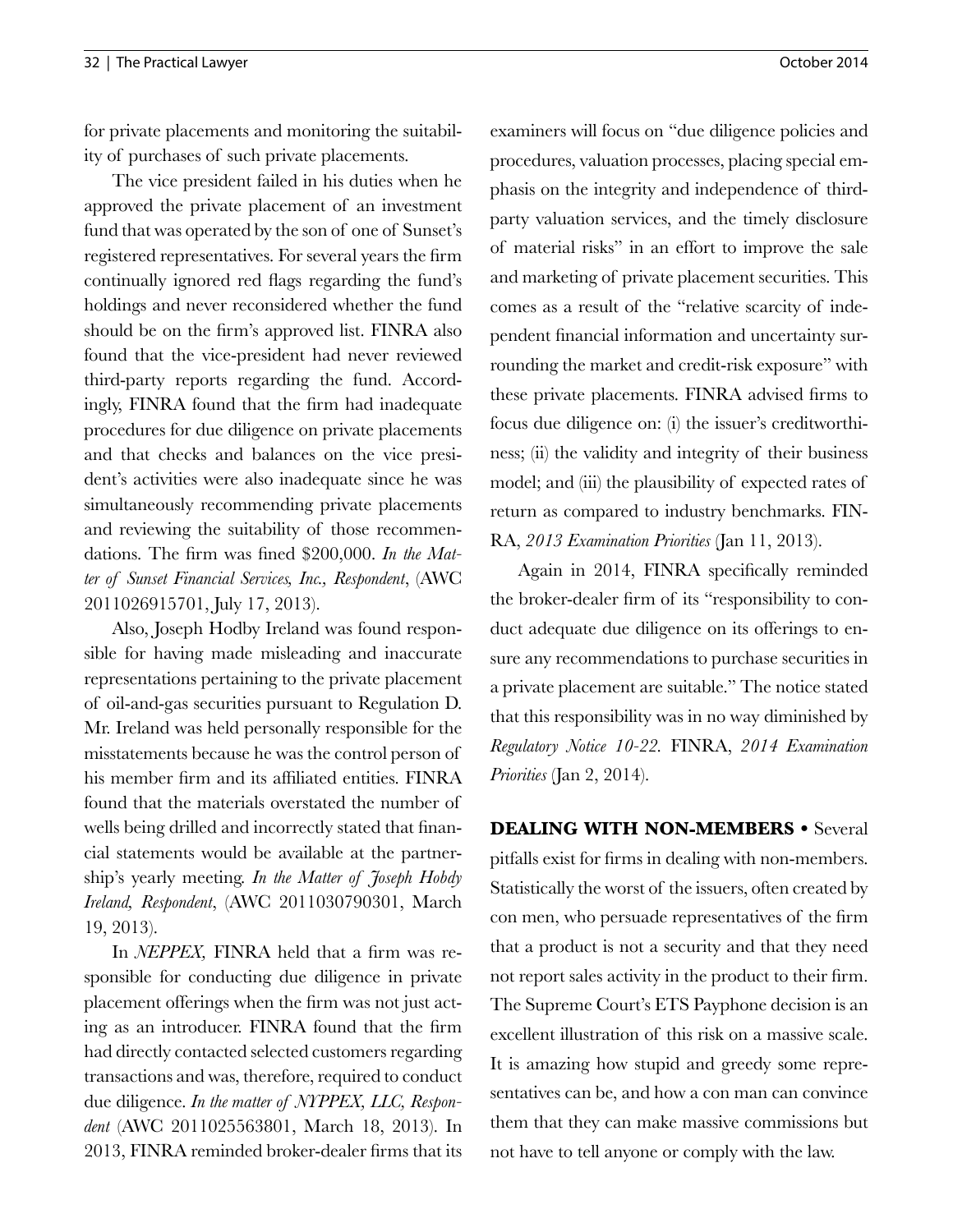Another problem is the use of boiler room tactics to sell private offerings through massive advertising. This is particularly a problem in the oil and gas business, as illustrated by many proceedings against single-product captive firms.

A controversial area has been the use of "finders" to help sell securities. Firms encounter problems here in multiple ways. In some instances, the issuer has sold securities through finders before the offering is provided to a brokerage firm. At that time there is a substantial likelihood of integration of the prior and present offering which may lead to regulatory and civil proceedings against the firm and its representatives, as well as to a requirement for a rescission offer by an issuer who has already spent the money. Since the brokerage firm is the only target left standing with funds, the firm becomes at serious risk even under those circumstances.

The other "finder" problem occurs when individuals or entities want to get paid for referring potential purchasers to the brokerage firm. The SEC believes that such individuals or entities are in reality unregistered broker-dealers and that such payments cannot be made. FINRA permits payments to other brokerage firms under those circumstances, if disclosed, but not to unregistered persons.

For guidance, look to NASD Rule 2420, *Dealing with Non-Members,* the related IM-2420-1 *Transactions Between Members and Non-Members,* and NASD Rule 1060, *Persons Exempt from Registration.* For foreign transactions, one looks to NASD NTMs 95-37, 01- 81, and FINRA Regulatory Notice 09-69 (*Payments to Unregistered Persons).* 

**PRIVATE PLACEMENTS •** Private placement can present some serious problems, so FINRA has rules governing self-offerings, required filings and potential consequences, exemptions from filing, and subordinated lending.

#### **Self-offerings**

This has been a hot topic for FINRA as the result of serious deficiencies found in a number of self-offerings done as private placements. In a nutshell, the principal problem is that firms don't want to disclose to customers and competitors much of their essential information. On the other hand, they wish (or even desperately need) to raise capital either in the form of equity or subordinated debt.

FINRA Rule 5122 governs private placements of securities issued by members and was adopted concurrently with Rule 5123.

In an investor alert on June 14, 2004 FINRA issued a warning entitled "Brokerage Firm Private Securities Offerings: Buying Your Brokerage" where it cautioned about past cases of fraud in the use of proceeds by firms, high pressure sales techniques aimed at senior citizens, and the general risks of the brokerage business. The lack of future liquidity, potential conflicts of interest, and regulatory requirements relating to capital rules are also stressed. A few basic questions are suggested to potential investors, but these are incredibly limited and unsophisticated. Further guidance is provided in RN09-27.

In inspections, FINRA focuses first on protecting customers, including suitability, supervision and advertising, as well as antifraud concerns. A major issue for FINRA is whether the firm has participated in an offering of unregistered and non-exempt securities.

## **Required Filing and Potential Consequences**

Regulatory Notice 12-40 states that new FIN-RA Rule 5123 requires each member firm that sells an issuer's securities in a private placement, subject to certain exemptions, to file with FINRA a copy of any private placement memorandum, term sheet or other offering document the firm used. It must be filed within fifteen calendar days of the date of the first sale, or the firm must indicate that it did not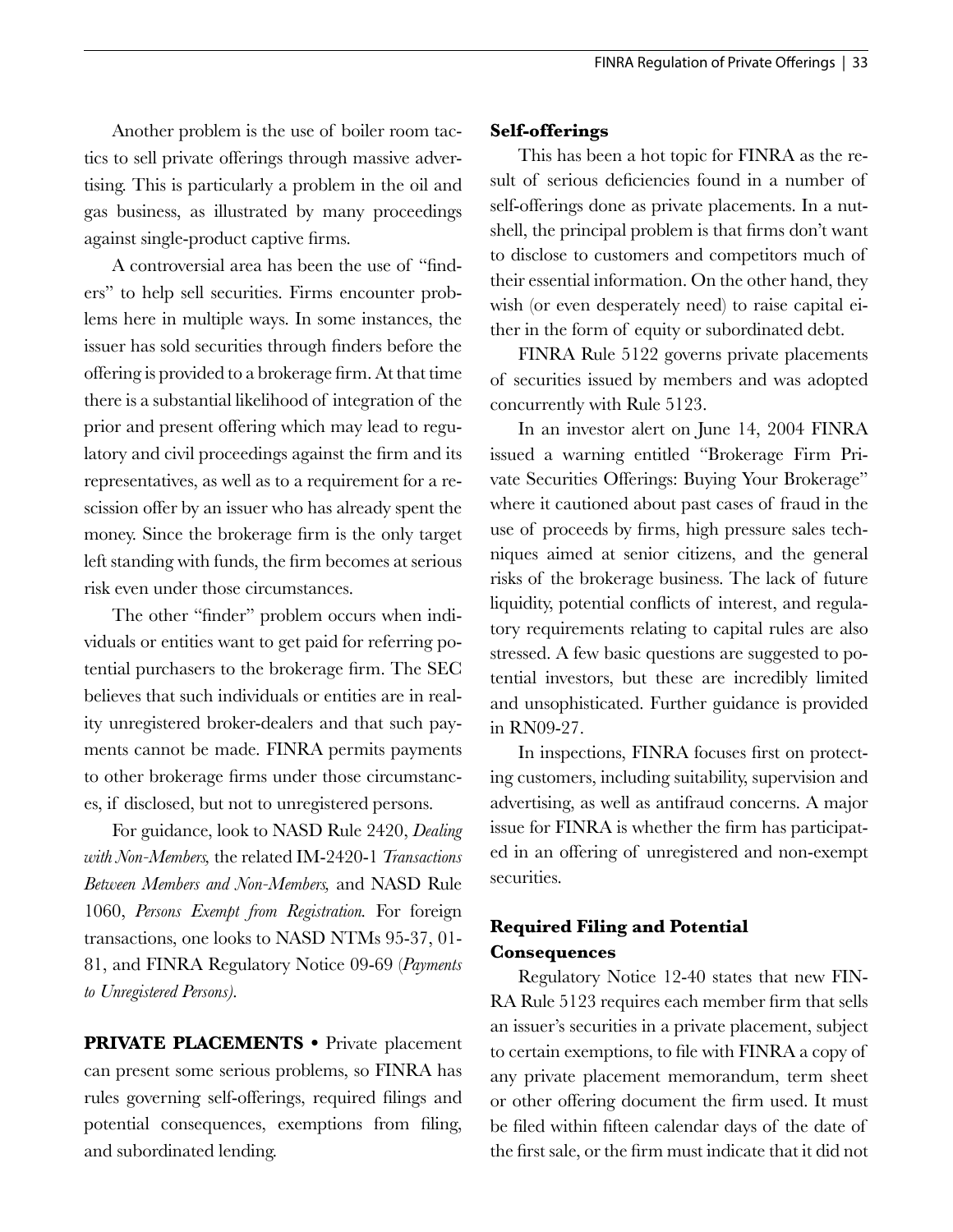use any offering document. The rule became effective on December 3, 2012 and applies to private offerings that commenced on or after that date.

FINRA wants to feel comfortable that firms know what they are selling and have determined that legal risks and reputation risks have been adequately considered.

This rule is frightening! While in its notice of adoption, FINRA disclaims this potential result, logic and experience suggests that this is not so. When the filing is made, FINRA examines it, and does so not just for statistical purposes as the SEC has done for many years with Form D. Some PPMs are examined. When that occurs, despite disclaimers from FINRA, the matter will be referred for an inspection (possibly for cause) or the ensuing comments from FINRA will cause the halt of the offering to allow amendments or reframing of the offering. Alternatively, the firm and the issuer will now have a ticking bomb suggesting that the offering documents were deficient, misleading or fraudulent. FINRA is also focused on ensuring that documents provided to investors are written in plain English, whatever that means. The SEC has failed at that objective for many years. Criticism for lack of clarity could also raise antifraud issues. FINRA will not, and indeed cannot, receive these private placement documents and then ignore problems which are revealed. FINRA disclaims this concern by stating that a requirement to make a notice filing after the offering has commenced and sales have occurred would not impose an unnecessary burden on members or capital formation and would be appropriate in light of the intended regulatory benefits for investors that would flow from enhanced oversight of, among other things, member's compliance with their suitability obligations. When a problem is identified presumably FINRA will not just sit on its duff and not react. Madoff and Sanford certainly sent a clear message that when problems are identified, action is essential. Therefore either a direct contact identifying the problems should occur, or a deficiency letter, discoverable in litigation, will be issued in conjunction with an inspection. Finally, if the matter is serious enough there will be an investigation and potential proceeding.

By way of justification for the rule, Footnotes 18-24 in the January 19, 2012 letter to the SEC with FINRA's response to public comments contain a helpful compendium of recent cases involving private offerings.

FINRA is expanding its financial reporting requirements in the FOCUS report to require additional information from firms that derive more than ten percent of their total revenues during a reporting period from participation in unregistered offering. An Operational Page will be required for each such unregistered offering. (RN 12-11).

In June of 2013 FINRA expanded its required filing form for private placements. The original form was authorized in Rule 5123, and adopted with Regulatory Notice 12-40. The amended form adds six new areas of questions:

1. Is the offering a contingency offering?

2. Are independently audited financial statements available for the issuer's most recently complete fiscal year?

3. Whether the issuer is able to use offering proceeds to make or repay loans to, or purchase assets from, any officer, director or executive management of the issuer, sponsor, general partner, manager, advisor or any of the issuer's affiliates?

4. Does the issuer have a board of directors comprised of a majority of independent directors or a general partner that is unaffiliated with the brokerage firm?

5. Have the issuers have engaged, or does the member anticipate that the issuer will engage in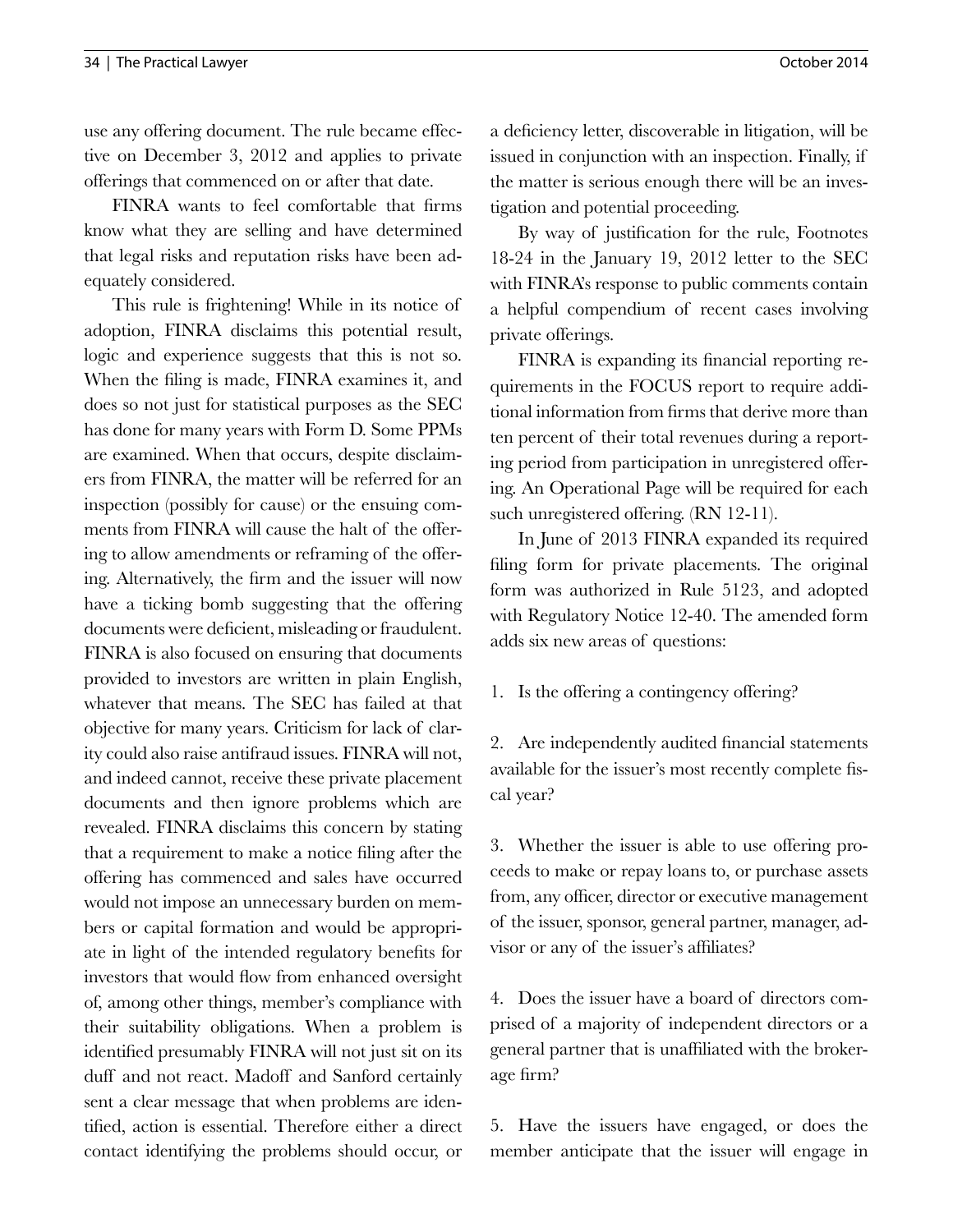general solicitation in connection with the offering or sale of securities?

6. Has the issuer, any officer, director or executive management of the issuer, sponsor, general partner, manager, advisor, or any of the issuer's affiliates been the subject of SEC, FINRA or state disciplinary actions or proceedings or criminal complaints in the last ten years?

These questions are asked in the context that FINRA intends to do something with the answers, and the actions taken by FINRA may directly affect an offering in process. Further, the disciplinary history questions go far beyond the "bad person" disqualified person tests established by the SEC. At the very least, FINRA will expect member firms to ensure disclosure of these disciplinary matters in the PPM.

## **Exemptions from Filing**

FINRA carved out exemptions from the filing requirement. Private placements to institutional accounts (as defined in Rule 4512(c) are exempt [see Rule  $5123(B)(1)(A)$ ]). However, sales made to any natural person, including officers, directors, general partners, managers of LLCs, etc. who are accredited investors triggers the filing requirement. Accredited investors who are listed in Regulation D, Rule  $501(a)(1)$ ,  $(2)$ ,  $(3)$  or  $(7)$  do not trigger a filing, because of their actual or quasi-institutional status. Brokerage firms acting only in a finder capacity may be required to file as well. However, FINRA will not require crowdfunding transactions to be reported.

Offerings made pursuant to Rule 144A or Regulation A do not trigger a filing. Short term notes meeting the requirements of  $3(a)(3)$  of the 1933 Act are exempt. Subordinated debt loan offerings do not require a filing here, since they are otherwise subject to inquiry by FINRA.

There is a list of 14 exemptions from filing listed in the rule which should be consulted prior to filing. Unfortunately, few offerings will fit these exemptions.

## **Subordinated Lending**

When in need of capital for a sustained period, firms often turn to private offerings of subordinated debt. For investors this can present traps for the unwary. FINRA has issued a release on *Subordination Agreements—Understand the Risks* which spells out the difficulties that can arise when funds are loaned through these agreements. The principal concern is that even if the loan document has a firm date for payout, no funds can be paid without compliance with complex terms and conditions which are mandatory in subordinated loan agreements, including FINRA approval in some instances. Further, the financial condition of the firm at the time the debt is due can also preclude payout.

Since subordinated debt raises are private offerings done under 1934 Act Rule 15c3-1 and FINRA NTM 02-32, they must comply with disclosure requirements and with the antifraud provisions of federal and state securities laws. Even wealthy lenders must receive essential information, and during inspections or in some instances even prior to approval of the loan, FINRA may ask for that documentation.

RN 10-15 sets for further detail on FINRA requirements for subordination and sets out the availability of new standard forms for subordination agreements.

FINRA's skepticism of these transactions heightens when the lender is also a customer, particularly one without experience in the brokerage business and with business in general. Such investors may be rejected by FINRA.

**ESCROWS •** SEC 1934 Act Rule 15c-4 mandates the use and establishment of escrow accounts in conjunction with certain private offerings. FINRA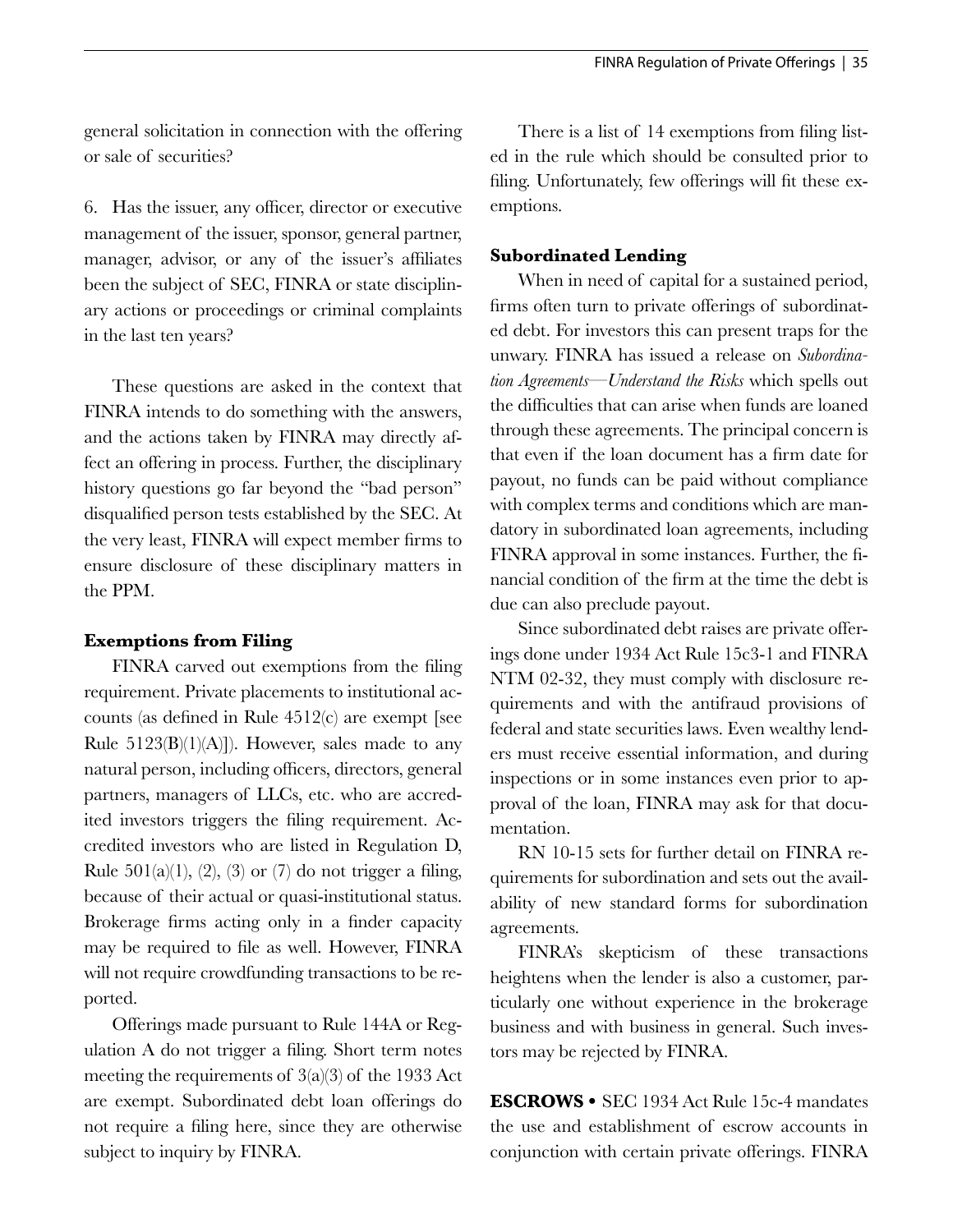regularly examines compliance with SEC requirements, as well as its requirements that all proceeds received from a private placement be transmitted directly and promptly to the escrow agent. Among common proceedings are those relating to failure to promptly transmit, breaking escrow prior to the time that "good funds" have been established through clearing, making undisclosed last minute investments by the firm in order to meet the minimum (and earn commissions), continuing the offering past the time the escrow is required to terminate and funds be returned, and making undisclosed loans to others to reach the minimum offering target.

**CONFIRMATIONS** • Private placements are subject to FINRA confirmation requirements, just as if a traditional stock or debt security purchase had occurred. SEC Rule 10b-10, FINRA Rule 2232 and RN 10-62 set forth the requirements.

**BROKER-CHECK •** FINRA maintains a data base of the regulatory history of all registered representatives (as reported for the firm of the U-4 for the representative, and the U-5 upon termination). That is available to the public, which FINRA encourages to use it. It is also a helpful device for spotting unregistered broker-dealers and agents or those with regulatory or litigation histories. Go to [http://](http://www.finra.org/Investors?ToolsCalculators/BrokerCheck/index.htm) [www.finra.org/Investors?ToolsCalculators/Bro](http://www.finra.org/Investors?ToolsCalculators/BrokerCheck/index.htm)[kerCheck/index.htm](http://www.finra.org/Investors?ToolsCalculators/BrokerCheck/index.htm).

**CROWDFUNDING •** To the undoubted delight of FINRA, Congress dumped part of the regulatory responsibilities for regulation and oversight of the portal portion of crowdfunding onto FINRA. While hardly a perfect match under existing regulatory structures, the responsibility is there and must be dealt with. The SEC's Division of Trading and Markets and FINRA cooperated in shaping the proposal for a regulatory structure. Presently we don't know what a portal will look like. What can it do?

What can't it do? Can it screen companies and engage in limited due diligence? What role does it play in quality of disclosure? Will anyone be free to use any portal or will the portal be able to control who may participate at its site? Can the portal attempt to control quality? If so, to what degree can this be accomplished? What are the regulatory, civil, and even criminal liability risks to this activity? No one knows yet. We await the comments and review of those comments on the SEC and FINRA rule proposals to begin real analysis. Congress however limited FINRA's control over crowdfunding to "rules written specifically for funding portals" precluding general application of FINRA rules, which doesn't make a lot of sense for crowdfunding sold through existing brokerage firms. FINRA's proposed Rule 13-34 cutoff date for comments was February 3, 2014. Substantial comments were received by both the SEC and FINRA on their proposals.

In Notice to Members 12-34 in July 2012 FINRA requested comments on the crowdfunding mandate, but no public guidance has been offered yet as the result of any comments received. The SEC and NASAA have warned against any crowdfunding activity before the SEC and FINRA rules are final.

On January 10, 2013, FINRA issued a voluntary Interim Form for Funding Portals that seeks information about the intended business models, ownership, funding and management. This initial filing is to be kept confidential.

Existing brokerage firms may also engage in crowdfunding activities and probably will be able to do so under existing structures with only very limited restriction beyond SEC crowdfunding rule compliance.

An overriding concern of regulators in this process is the fear of large scale fraudulent activity in the world of crowdfunding. Rules will undoubtedly target that potential, and consequently will be more burdensome that crowdfunding entrepreneurs would prefer.